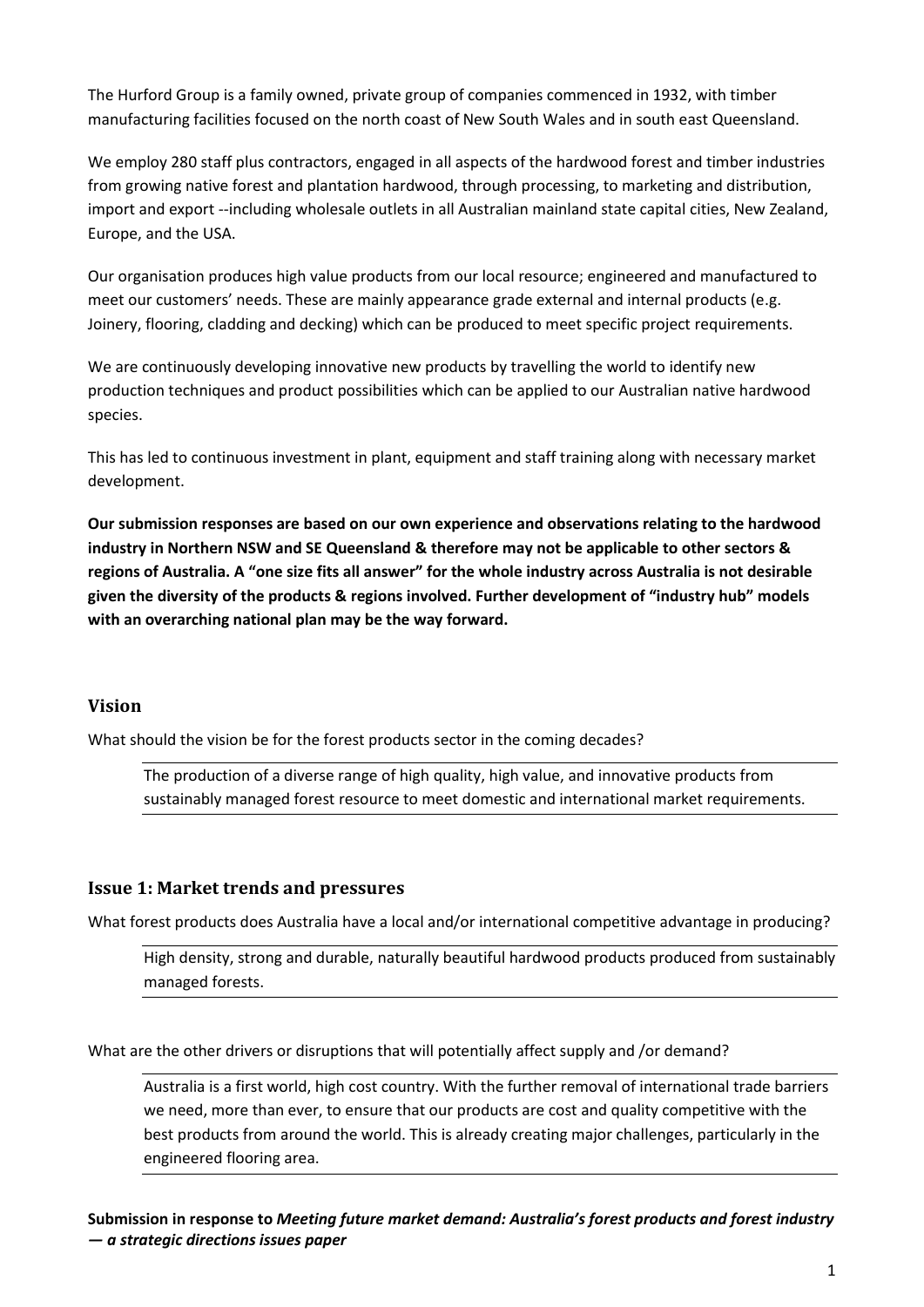## **Issue 2: Emerging uses and markets**

All three tiers of government should be encouraged to have timber usage policies both for their own sourcing and for all Australian building projects. This would result in reducing carbon omissions and increasing sequestered carbon in all future Australian construction. This change would, as a consequence, strengthen the demand for timber products nationally from forest growing & management through to production & distribution. It would also enhance the cultural acceptability & increased usage of timber while strengthening regional economies.

What opportunities exist to better utilise wood resources?

There is a need for reliable markets for by-products to give better utilisation of harvesting and production residues including energy and petro-chemical replacements etc.

What are some of the barriers to the development and/or uptake of these emerging forest products in Australia?

Government policy has been a barrier for some time - being negative toward residue and although some of these barriers are being removed, investors would need greater positive encouragement before committing funds to the necessary R&D and further significant capital investment that would be required to develop one of these projects. It may be instructive to examine the funding & proactive policies put in place to kick start the solar energy industry as a guide to what may be required.

## **Issue 3: Forest resources**

In our region the main barrier to future development of the industry is availability and access to quality resource due to reservation of large areas of formerly productive forest and - patchy at best – attempts to replace this with plantation resource.

What is required to ensure the plantation estate is able to meet future demand for forest products?

From a North Coast NSW perspective it is unlikely that the plantation estate can ever totally replace the native forest resource for quality, specie and durability aspects.

However, the plantations on the North Coast can and do supplement native forest and play an important role in the supply mix. This is not just a recent development as eucalypt plantations have been established and managed on the North Coast for more than 80 years and the local timber industry has been creating high value products from them since research carried out in the early 1970's.

Bizarrely, many of these early plantations were included in the National Park estate during the Regional Forest Agreement process. This has led to an ingrained lack of confidence in plantation investment in the local community.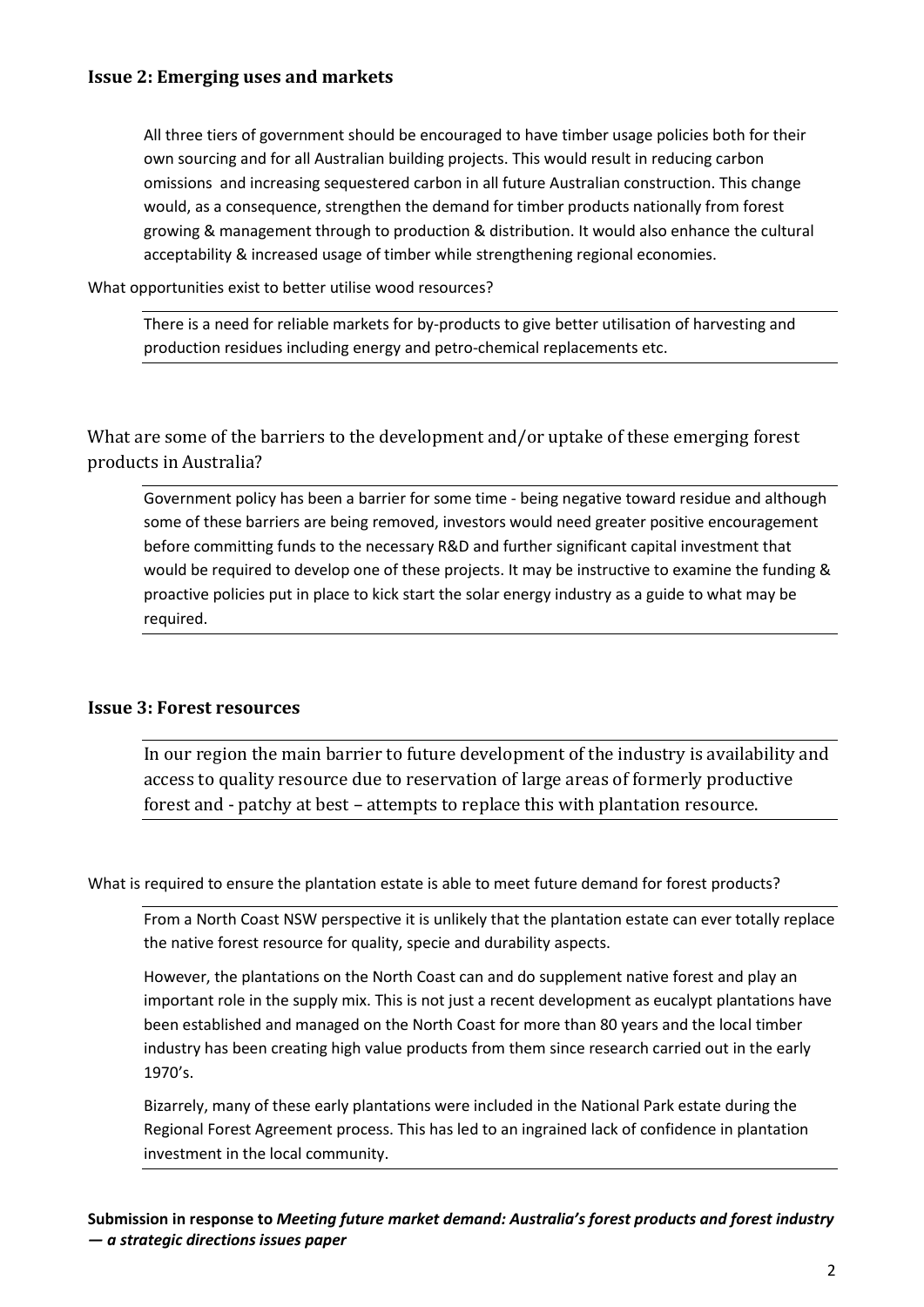There is ongoing research into plantation establishment and management in the region. This commenced with the 1997 Plantations for Australia: The 2020 Vision (Plantations for Australia 2002) and was further advanced by the Northern Rivers Plantation Development Committee whose members were committed to producing information potentially required to encourage investors in plantations in the region, including relatively small holdings close to existing timber manufacturing hubs. Since public funds for this purpose have largely dried up records have been maintained where possible existing growers in the region with the support from time to time of Southern Cross University.

There is a requirement to encourage commitment from farmers and their recognition of the value of areas of plantation within their farm management plan.

This will require a viable market for plantation pruning, thinning, etc. to provide timely cash flow to fund management in the growth of high value logs. Field extension work and advice will be needed.

To better meet future demand for forest products there is a need for plantation growers to better match species to site and market requirements.

If a proportion of Landcare's 20 Million Trees programme was used to establish woodlots on private land, then in addition to the worthy aims of Landcare it could also provide a viable & renewable timber resource.

What is required to ensure the native forest estate is able to meet future demand for forest products

A holistic approach to the management of native forests is required. The current tenure based system in NSW has led to serious imbalances, offering no broad oversight and accountability.

Management should focus on social, economic and environmental values.

For long term planning and investment the industry requires that Regional Forest Agreements be "evergreen". By that we mean: rather than be allowed to run down to only being reviewed near the end of their life, with the industry facing uncertainty beyond the review period, we would propose a model with rolling 20 year commitments with reviews every 5 years. These could lead to State Long Term Wood Supply Agreements being aligned with the RFA timeframes, where currently they are not, compromising the value of currently held State LTWSAs beyond the term of the current RFA.

What opportunities are there to increase wood supply from farm forestry, private native forestry and indigenous owned and managed lands?

This supply is already an important part of the mix in northern New South Wales but could certainly be increased with the correct regulation and encouragement.

There are challenges from Local Government in some areas trying to create a third layer of regulation which can frustrate landholders' confidence to manage and harvest their timber.

To increase the wood supply from existing woodlots on private land will require extension services, field days etc including a recognised point of contact for those seeking advice.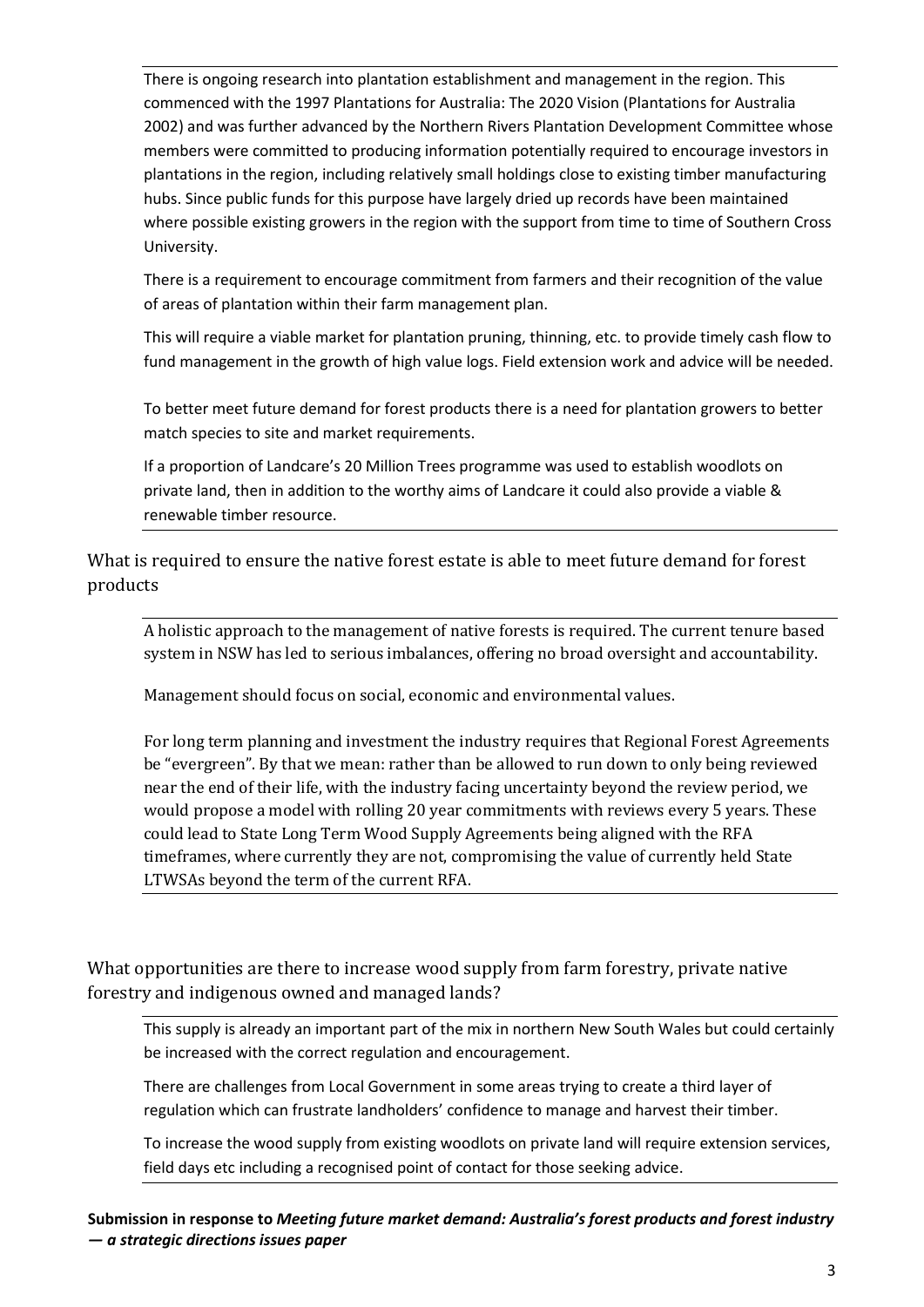The Aboriginal Land Council is the largest landholder of private forested land in the Northern Rivers Region. There is a strong employment & economic opportunity which could flow from better engagement with these councils by providing education & guidance on silvicultural management of their timber assets.

## **Issue 5: Consumer and community engagement**

How important are consumer awareness programs to the future prosperity of the sector?

Consumer and community awareness programs are essential.

The Wood Naturally Better program is an excellent example of this and needs to be expanded.

All three tiers of government should be encouraged to have timber usage policies.

Nationally, the inclusion of timber woodlots on private property must be supported culturally & economically to encourage famers to readily consider timber as a viable part of their product mix as is standard practice in many European & American countries. This is not only an economic but great environmental outcome. This single policy would greatly shift the uninformed culture we have of locking up forests.

# **Issue 6: Strengthened regional approaches**

What have been the barriers to the establishment and efficient operation of forestry hubs to date, and what might be the role of the Australian Government in addressing these?

The Northern Rivers Region between Grafton and the Queensland border already operates loosely as an established forestry hub.

Research has identified forests and timber as traditional and future economic drivers in the NSW North Coast regions. E.g. Northern Rivers Regional Plan – RDA Northern Rivers.

While processors in the region compete at the margins for resource, there are diverse manufacturing processes & all operate in specific market specialties.

Products include:

High value kiln dried appearance grade products

Engineered wood e.g. plywood and flooring

Piles, poles and girders

Structural and specialty sawn timber

Landscaping and fencing timbers

Speciality pallets and packaging

Renewable energy feed stock (3 established Co-generation plants in the region)

Organic products to the agricultural and landscaping industries